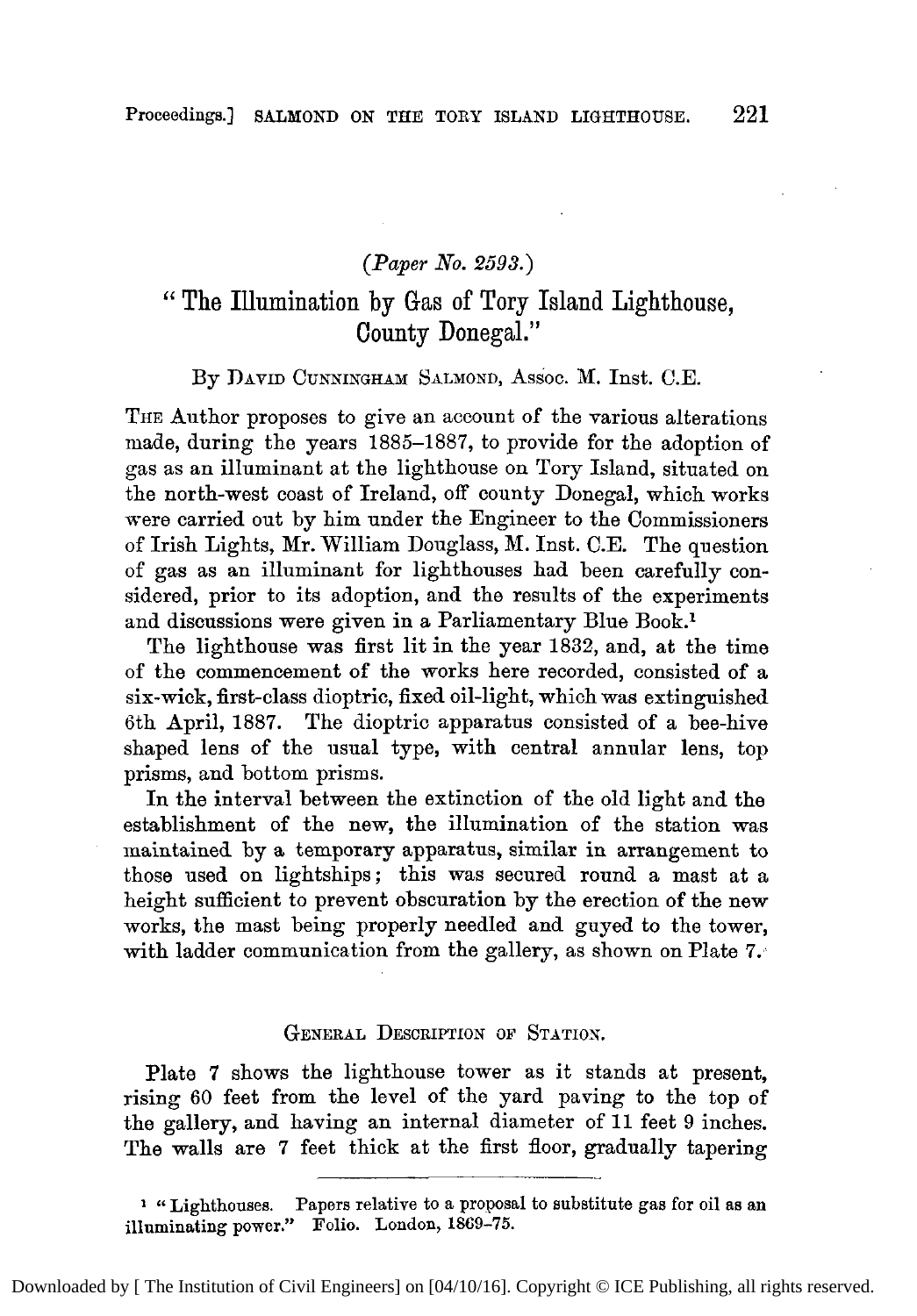# **222** SALMONL) **ON THE** TORY ISLAND LIGHTHOUSE. Minutes **Of**

npwards to a thickness of about *3* feet 6 inches under the gallery level. The walls are of granite, mostly quarried at the site; and the tower contains five floors, all lighted by windows, and reached by a stone winding stair. The top of the vane is **36** feet above the gallery floor, and the centre of the light is **130** feet above high-water level. Around the tower are situated the station buildings, the keepers' dwelling-houses facing the entrance to the tower, and the various workshops flanking each side, the vacant side being enclosed by a wall 9 feet high. Standing further away are two new dwelling-houses ; and enclosed in a yard, apart from all the other buildings, are placed two gas-tanks, the gas house, coal stores, purifying shed, and station-meter house. The siren house also stands by itself, about 70 yards distant, nearer the edge of rocks ; in this position it commands the open sea, and the notes given forth by the sirens are not obstructed or diverted in any may. Inside the lantern watch-room is fixed an electrical indicator, with separate communication to four dwelling-houses, the gas house, and siren house, with return bells from each, so that in case of a fog arising at night, the keeper in charge can ring up additional help, at the same time turning on the increased light power.

Ample storage for water for domestic use is provided by concrete tanks, which receive all that can be gathered from the roofs. There is also a spring on the island, almost uninfluenced by the dry season. The remaining portions of the ground are enclosed by high walls, *2* feet thick, with a strong iron entrance gate. The staff consists of a principal keeper, two assistants, and a gas man.

### **NEW** LIGHT.

The new light consists of what is known as a "Wigham" triform gaslight, of the latest improved construction, and, as is implied by its name, is formed by three superincumbent tiers of lenses placed inside the lantern, Plate **7.** In the focus of each tier of lenses is placed a 108-jet gas-burner, making, when full on, a total of three hundred and twenty-four burners, equal practically to nine thousand candles; and, taking into consideration this illuminating power, the hyper-radiant long-focus lenses used are capable of making the light from the three burners equal to about seven million candles, according to Mr. Allard's formula. feature of these burners **is** that no glass chimneys are required. The full tiers of lenses are made to revolve, thus giving forth a full, concentrated beam every minute, which is again subdivided into flashes. **The** lenticular apparatus is hexagon on plan, each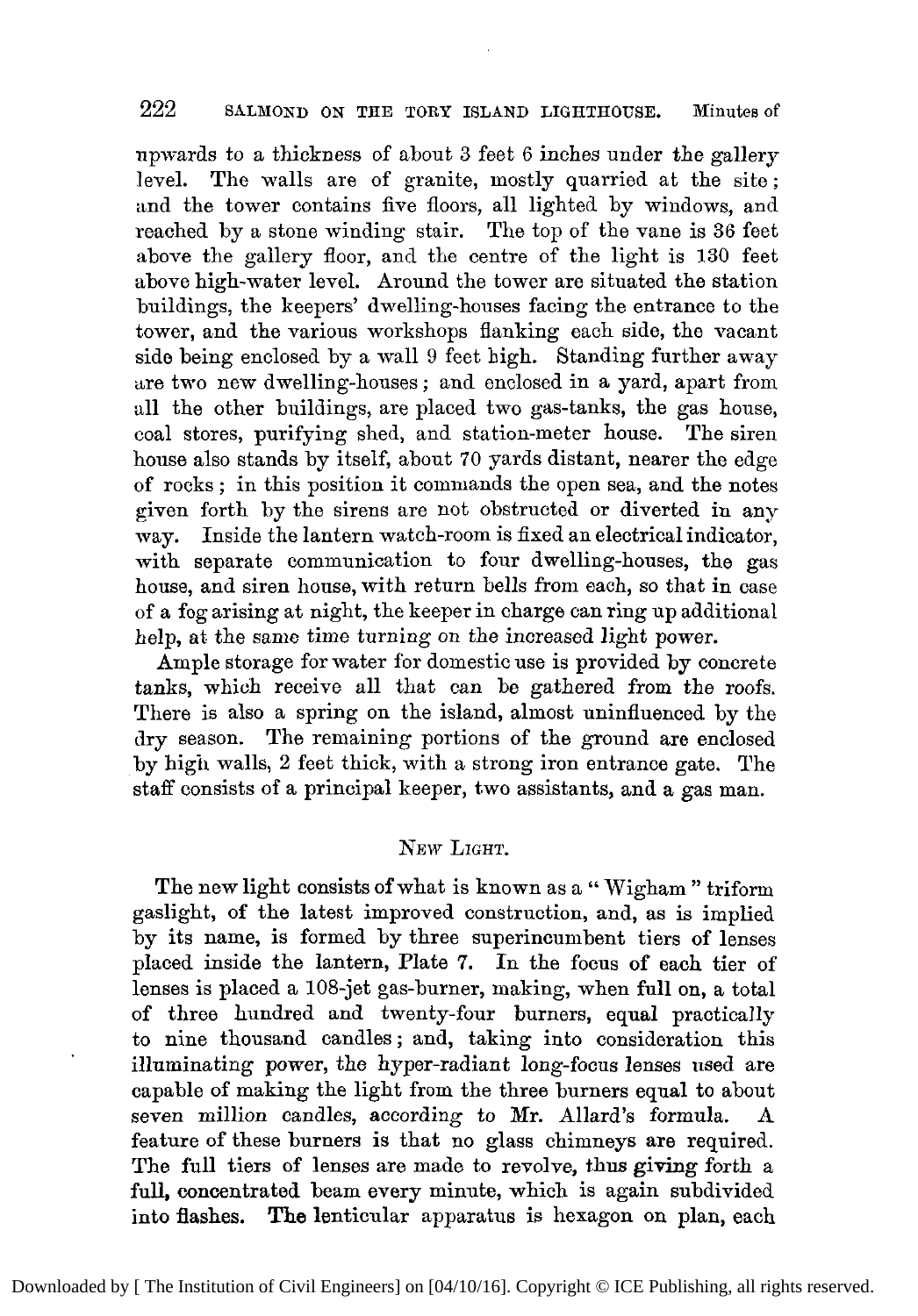# **Proceedings.] SALHOND ON THE** TORY **ISLAND LIGHTHOUSE.** *223*

side containing twenty-two annular rings on each tier, varying in thickness from  $1\frac{7}{16}$  inch to  $1\frac{11}{6}$  inch, the bull's-eye being  $14\frac{3}{4}$ inches in diameter, and  $1\frac{3}{16}$  inch thick at the centre; and each side contains about  $85\frac{1}{4}$  square feet. In ordinary fine weather, thirtytwo jets in the bottom light are sufficient to reach the horizon; but when a fog comes on, the seventy-six additional jets are lighted in this burner, and at the same moment the other two burners of one hundred and eight jets each are used. The changes from one power to another can be made very quickly by the aid of a peculiar arrangement of mercurial joints.

Groups of flashes are caused by breaking up the full beam from the lens, by continually shutting off and turning on the gas. This is accomplished by a cam fixed on the rotating clockwork, placed under the lens table, from which a connecting-rod rises up through the lantern; and as the cam revolves, the cogs lift and raise the rod, shutting or opening the valves at the same moment, The result of the group flash is that the mariner sees, instead of a long flash of light recurring at certain intervals, a group of shorter flashes; and by this arrangement the lighthouse is identified. This device is a distinguishing and much required feature on a great landfall such as Tory Island.

## **LANTERN.**

After clearing away the old lantern down to the gallery level, and carefully levelling over all the surface **of** the stone floor left, a cast-iron gallery flooring was laid down in sections, and secured to the stone gallery with  $1\frac{1}{4}$ -inch wrought-iron bolts. On this a cast-iron pedestal of  $\frac{1}{6}$ -inch metal was built in segments, standing **6** feet high all round, with side flanges about *5* inches deep (one section being for the doorway), and ribs recessed at the top to receive the ends of the lantern standards ; and the pedestal sections are bolted together and down to the cast-iron gallery. To the top flange of the pedestal are secured sixteen vertical standards of milled steel,  $5\frac{1}{2}$  inches by  $1\frac{1}{4}$  inch, fitting tightly into the holes slotted in the top. The bars had to stand a tensile strain of 28 tons per square inch of sectional area, with a contraction of area of **35** per cent. On the top of these standards, a wrought-iron cornice plate, 6 inches by  $\frac{5}{4}$  inch, is formed of thirty-two pieces, and joined and jointed with countersunk rivets, a wrought-iron screw being tapped into each of these standards. From this cornice, sixteen wrought-iron **T** bars spring, 3 inches by 3 inches by  $\frac{3}{8}$  inch, shaped at the ends to take a wrought-iron cornice plate and connecting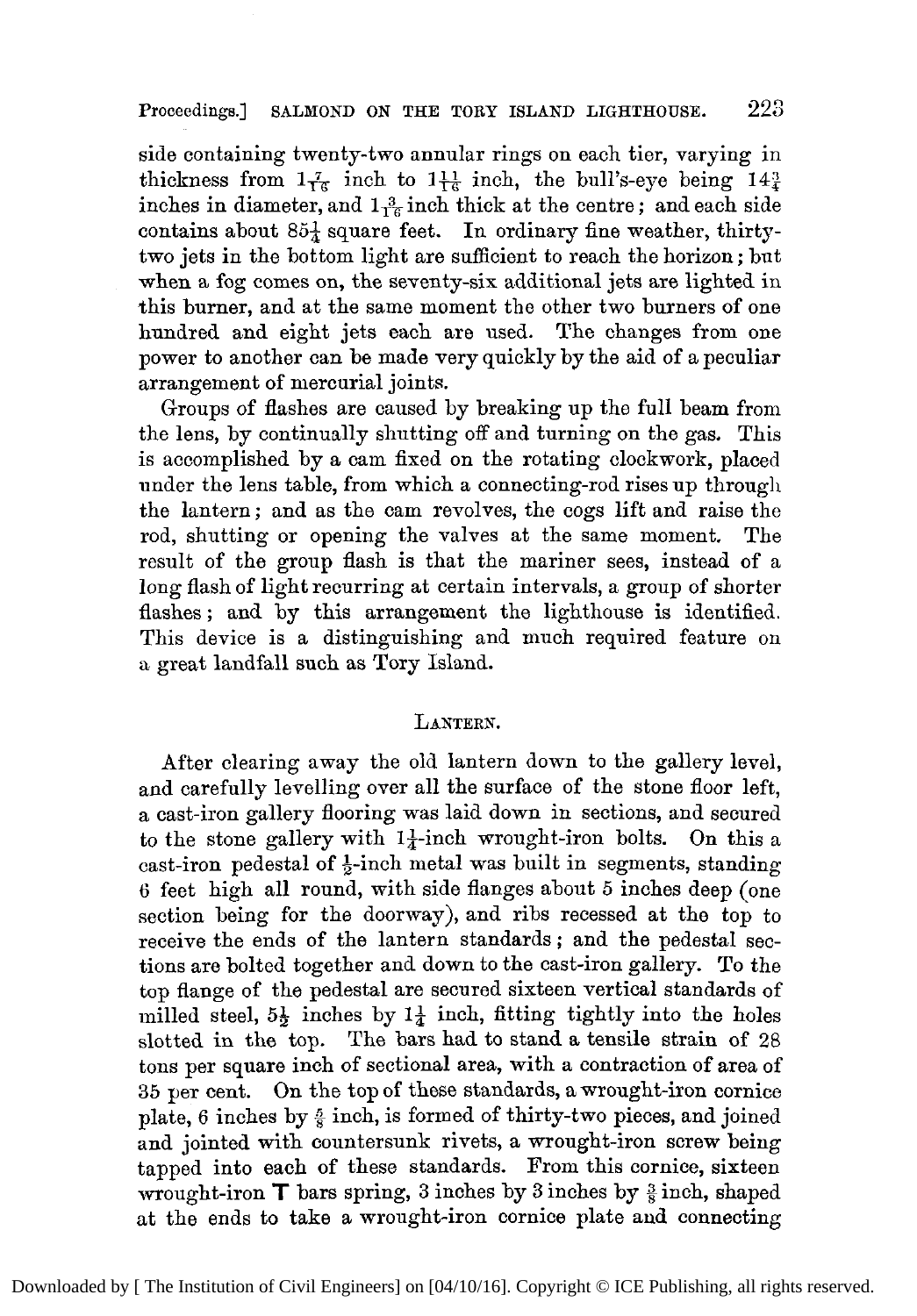ring at the top, being secured by  $\frac{5}{8}$ -inch bolts. The ring is 3 feet in diameter, 12 inches deep, and  $\frac{3}{2}$  inch thick. The roof is covered with copper sheets,  $3$  lbs. to the foot, fitted in between the  $T$  bars, bedded in lead, and secured with  $\frac{1}{4}$ -inch brass bolts. The gutter round the lantern is also of copper, **4** lbs. to the foot ; the upper edge of the gutter being wired with \$-inch wrought-iron wire. Gun-metal covering plates were cast to cover the joints, and all bolted together. The down-pipes are of copper, and are carried down in front of the standards. The neck of the lantern is likewise of copper, and overlaps the roof sheeting. On the upper **end** of this neck was fixed a wrought-iron ring, carrying four arms to steady the spindle, which is also strengthened by two strong wrought-iron cross-bars fixed to the neck.

The cowl on the top is of copper, raised with the hammer, and shaped as shown in Plate **7.** On the crown is fixed a case-hardened, steel step, which works on the point of the spindle. The spindle is pointed with steel and bolted to cross arms, and passes through rings at the end of the neck, and gun-metal bushing in the arms of the cowl. The cowl is surmounted by a vane, the shaft being of wrought-iron, the ball of copper, and the feather and barb of strong hammered copper. The standards of the lantern were fitted in with three tiers of wrought-iron astragals, **4:** inches by **22**  inches by  $\frac{1}{2}$  inch thick, secured at the ends to standards with  $\frac{1}{2}$ -inch bolts. The astragals have a copper strip, **1Q** inch broad and  $\frac{1}{4}$  inch thick, fitted with four brass studs and nuts tapped into them, the studs forming the rebates for the glass. Down the outer edge of the standards are tapped brass studs with nuts to take glass, and copper cover-strips,  $\frac{1}{8}$  inch thick; and to each standard are secured four malleable iron handles, bolted with studs to the standards.

The whole of the lantern is glazed with  $\frac{3}{4}$ -inch plate-glass, the edges of the glass touching the brass studs on all sides; the space was packed in with red and white lead putty ; and the copper strips were then screwed on, and made watertight. The centre space between the cast-iron gallery boxing is filled in with a circular riveted girder, **12** inches by *5* inches, with arms of the same section riveted with angle bars to the centre one, **and** also bolted to the inner side of the cast-iron gallery, thus forming a floor for the base of the lenses. The floor of the lantern is fitted in between the girders with cast-iron gratings in sections. On the top of this floor, and bolted to the girders, is built the base of the lenses, formed in sections of cast-iron and glazed; and the clockwork machine is placed inside. On the top of the base are the roller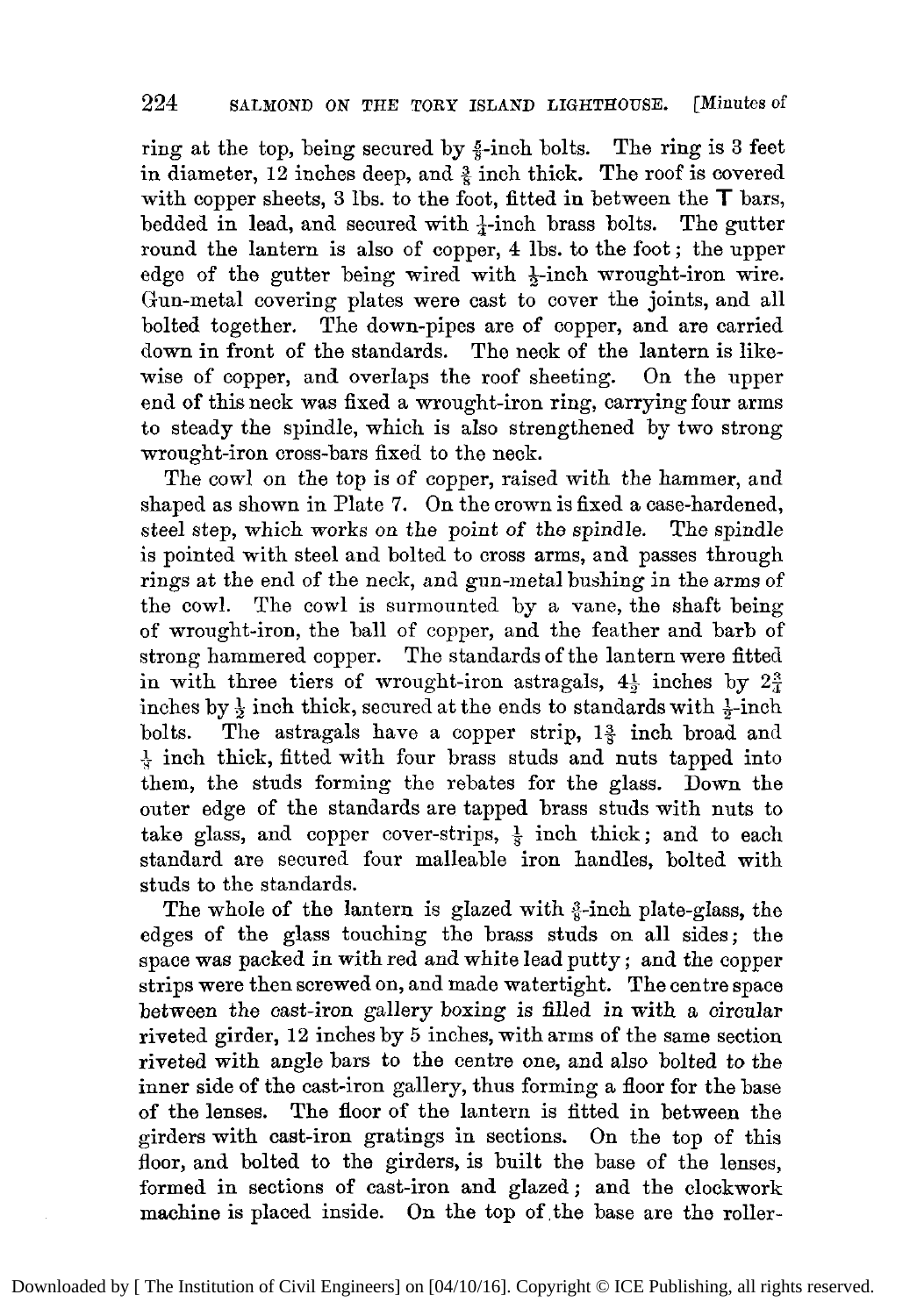path and live-ring, on which the steel lattice girder carrying the lenses sits.

## CLOCKWORK MACHIXE.

The clockwork for driving the lens table is constructed of gunmetal and brass with ball bearings, and is driven by an endless chain connected with a weight cage running down a recess in the tower wall, and wound up every four hours.

#### GAS APPARATUS.-RETORT-BENCH.

The retort bench consists of seven cast-iron D-shaped retorts, 14 inches by 15 inches inside, by 7 feet long, and of  $1\frac{1}{4}$ -inch metal, set in two single, one double, and one three-tier settings; the retort bench being built with fire-bricks, and tiles built in fire-clay. The mouthpieces of the retorts project **10** inches, and have a faucet cast on to take the ascension pipes. These pipes are of  $\frac{3}{4}$ -inch metal, and tapering from 4 to 5 inches diameter, are carried up to the hydraulic main over the bench. The main, of 12-inch bore and \$-inch metal, is in two parts, standing **18** inches over the bench top, and supported on cast-iron crutches. The ends are closed with flanges secured by bolts and nuts, one end being blank with cleaning doors, and the other end having a socket to receive a 5-inch pipe, which is reduced to 4 inches at the tar tank.

The gas from the hydraulic main passes into a condenser, consisting of a bottom box in one casting, with divisions arranged to pass the gas up and down eight pipes, each pipe being 9 feet long and **4** inches bore. From the bottom of the tank is carried a 2-inch overflow pipe to the tar tank, provided with a seal to prevent he escape of gas. The gas is then passed from the condenser, by a 4-inch pipe, to the vertical scrubber, and passes down through the scrubber. The latter is 8 feet high and **2** feet in diameter, formed of cast-iron, and is provided with **a** flushing rose and cistern, and tar-pipe outlet to the tank.

The gas passes from the scrubber through two dry-lime purifiers, each 4 feet 4 inches long, 2 feet *5* inches wide, and 2 feet **3** inches deep, with a division plate, each purifier being in two castings, with cast-iron covers provided with air and testing plugs, and five tiers of wooden turned-bar sieves for lime. There is a water seal round the top of the purifiers,  $8$  inches long by  $2\frac{1}{2}$  inches wide. The lids are lifted by means of a 10-cwt. differential pulleyblock and chain. Between the purifiers is placed a change valve,  $[THE INSTE. C.E. VOL. CVIII.]$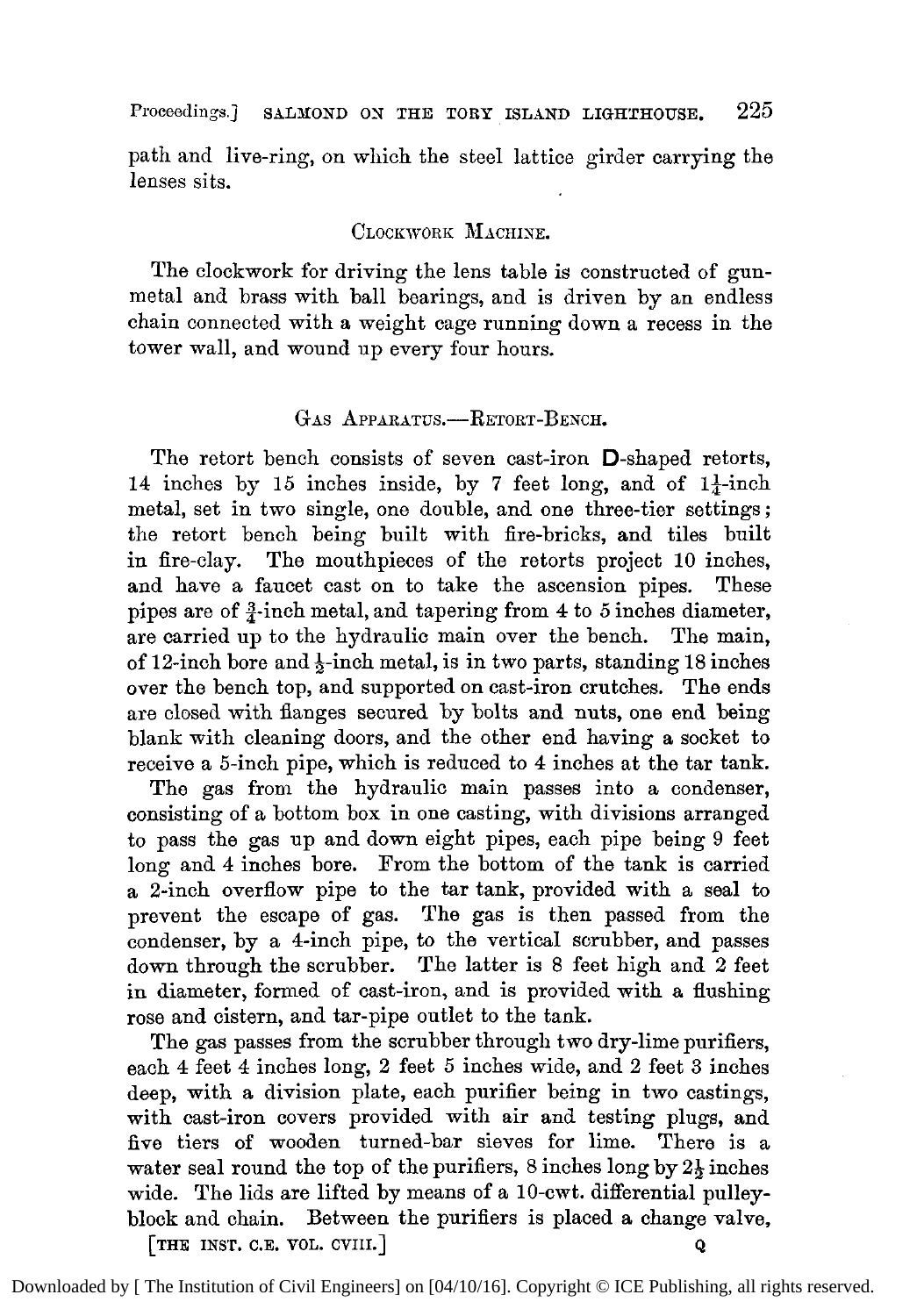# 226 SALMOND ON THE TORY ISLAND LIGHTHOUSE. [Minutes of

arranged so as to pass the gas through either or both of the boxes,. or past them direct, by the 4-inch main, to the station-meter, which is capable of passing 1,000 cubic feet per hour. Between the purifiers and the meter, a second by-pass valve is placed, so, that in case of any breakdown of the meter, the gas can pass on to the gasholder. This expedient is adopted throughout, so that all direct parts of the apparatus are in duplicate. The gas passes. from the meter on to the valve house, where there is an arrangement of valves and by-passes by which it can reach either gasholder. The gas passes by a 4-inch pipe from the valve house into the tank, and down into the cast-iron tank siphon, **3** feet 6 inches long, **1** foot *8* inches wide, and 10 inches deep, made in one casting of  $\frac{1}{2}$ -inch metal, with a division plate; it thence proceeds to the gasholder, and leaving the latter, passes back down a pipe into the box, and so reaches the valve house. The siphon box has a <sup>3</sup>-inch gun-barrel pipe passing down its inlet pipe, with connections at the top where a small pump can be attached for cleaning the box.

#### GASHOLDERS.

The gasholders are well-constructed vessels, *25* feet in diameter by **10** feet deep, with two curb rings, *29* inches by *2\$* inches by  $\frac{1}{4}$  inch, the bottom curb being placed outside. There are four principal rafters of flat iron on edge,  $2\frac{1}{2}$  inches by  $\frac{1}{2}$  inch; four secondary rafters of flat iron, *26* inches by *6* inch, and purlin bars,  $2\frac{1}{2}$  inches by  $\frac{3}{8}$  inch, on edge; tension rods, each  $\frac{7}{8}$  inch diameter, attached to the principal rafters ; and a centre truss cap, which is of cast-iron. The crown plates are 2 feet 6 inches in diameter,  $\frac{1}{4}$  inch thick, with two circles of No. 14 B.W.G.; the outer circle is of No. **13**  B.W.G., and all the side sheets are of No. 14 B.W.G., except those of the top course, which are of No. **13** B.W.G., and the sheets of the bottom course, which are of No. 12 B.W.G. Four top guide-rollers are fixed to work against 2 inches by 2 inches by  $1\frac{1}{4}$  inch  $\top$  bar guides secured to the columns, with four guide-rollers at the. bottom to work on the wrought-iron guide built in the masonry walls of the tanks. The rise of the roof of the gasholders is **1** foot 9 inches. The framing for bearing the tanks consists of four castiron columns, 12 inches in diameter, 9 feet high, with cap and base moulding, bolted down to piers in the wall of the tanks. On the top of each column is a sheer, **3** feet 6 inches high, to receive the chain wheels, **3** feet in diameter. The columns are attached at the top by lattice girders, 18 inches deep, with top and bottom flanges.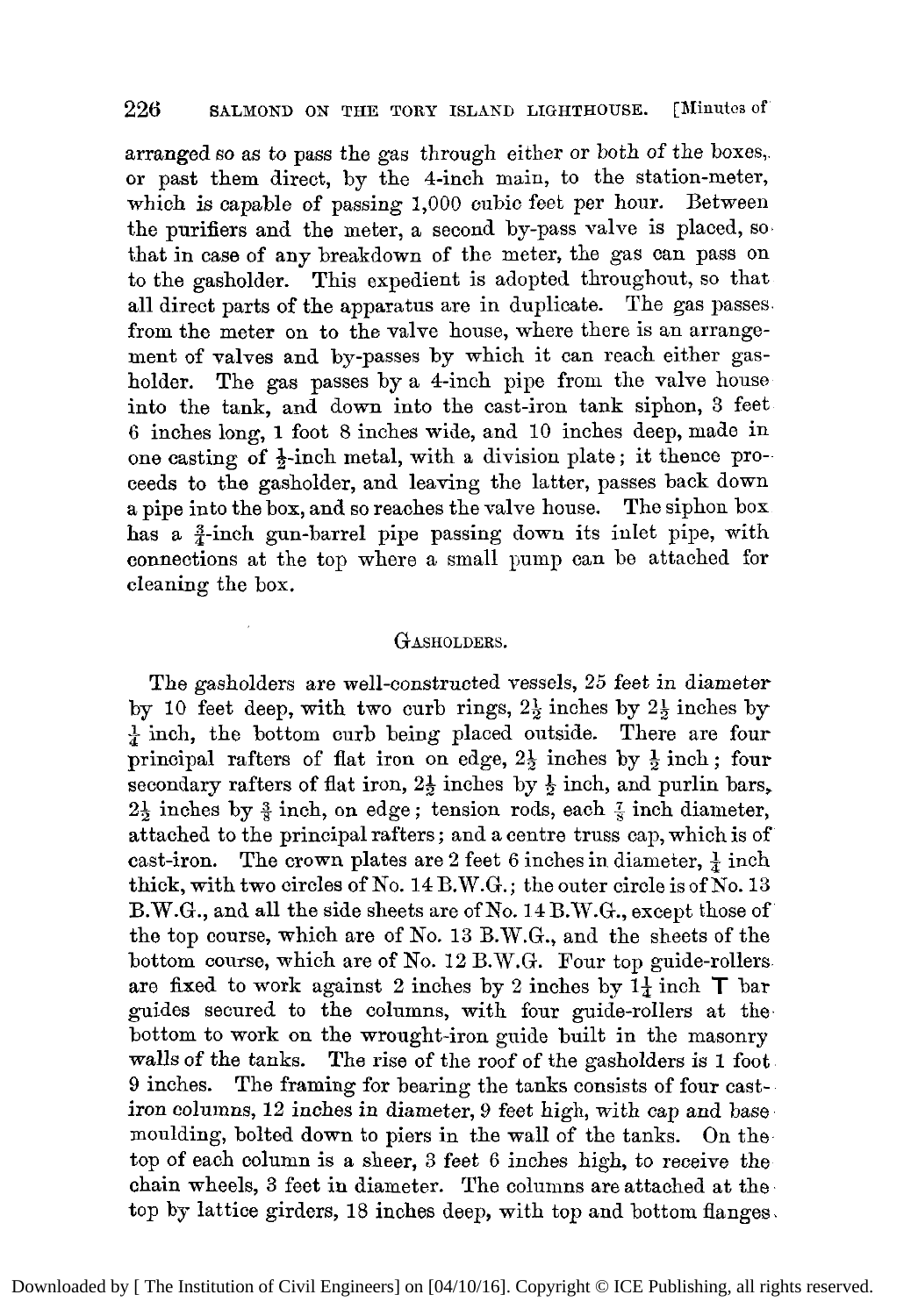Proceedings.] **SALMOND ON** THE **TORY ISLAND LIGHTHOUSE. 227** 

of angle bars,  $1\frac{1}{2}$  inch by  $1\frac{1}{2}$  inch by  $\frac{1}{4}$  inch, the lattice bars being: of iron,  $1\frac{1}{2}$  inch by  $\frac{1}{2}$  inch.

# **SIREN** HOUSE.

The siren installation consists of two 8-HP. Otto gas-engines resting on concrete-block foundations. Facing these engines are placed two air-compressors, driven by belting, and capable of utilizing the full power of the gas-engines. The air-compressors communicate with two air reservoirs, **7** feet high, **4** feet 6 inches in diameter, and each fitted with a manhole door, These air reservoirs are supported on wrought-iron legs, and each is capable of sustaining a pressure of 100 lbs. to the square inch. In the centre of the room is fixed a siren stand or support for the trumpets, standing 6 feet high, 6 feet 6 inches by *5* feet 6 inches at the base, and *5* feet by **4** feet at the top, constructed of wrought angle bars, **3** inches by **3** inches by **15** inch, well braced, and bolted to the concrete floor. All the connections between aircompressors, air receivers, and sirens, are made of the best wroughtiron tubing, capable of bearing a pressure of 100 lbs., with **24** inches gun-metal screw-down stop-valres. On each receiver is fixed a safety-valve to blow off at 40 lbs. per square inch, and a pressure gauge to record to 80 lbs. per square inch. **A** wrought-iron watertank is provided at each end, capable of holding 750 gallons for the use of the gas-engines. **A** gas regulator and gas bag for the engines are also provided. In the roof framing are fixed wroughtiron guide rings, with wheels for guiding the trumpets when they are being turned to face with the wind.

On the top of the siren stand are placed two sirens, making 1,200 revolutions per minute, with trumpets rising through the roofs. Thus every portion of the machinery is in duplicate, in case of a breakdown occurring in such an isolated position where communication with the mainland is not always certain. The best cannel coal is used for the production of the gas, which is usually landed during the summer months at the north landing, where a crane has been erected.

## OIL LAMPS.

In case of breakdown of the gas apparatus, an ingenious arrangement is provided, whereby in a few seconds a six-wick oil-light can be substituted for the bottom gas one, a cistern for oil being,

*Q2*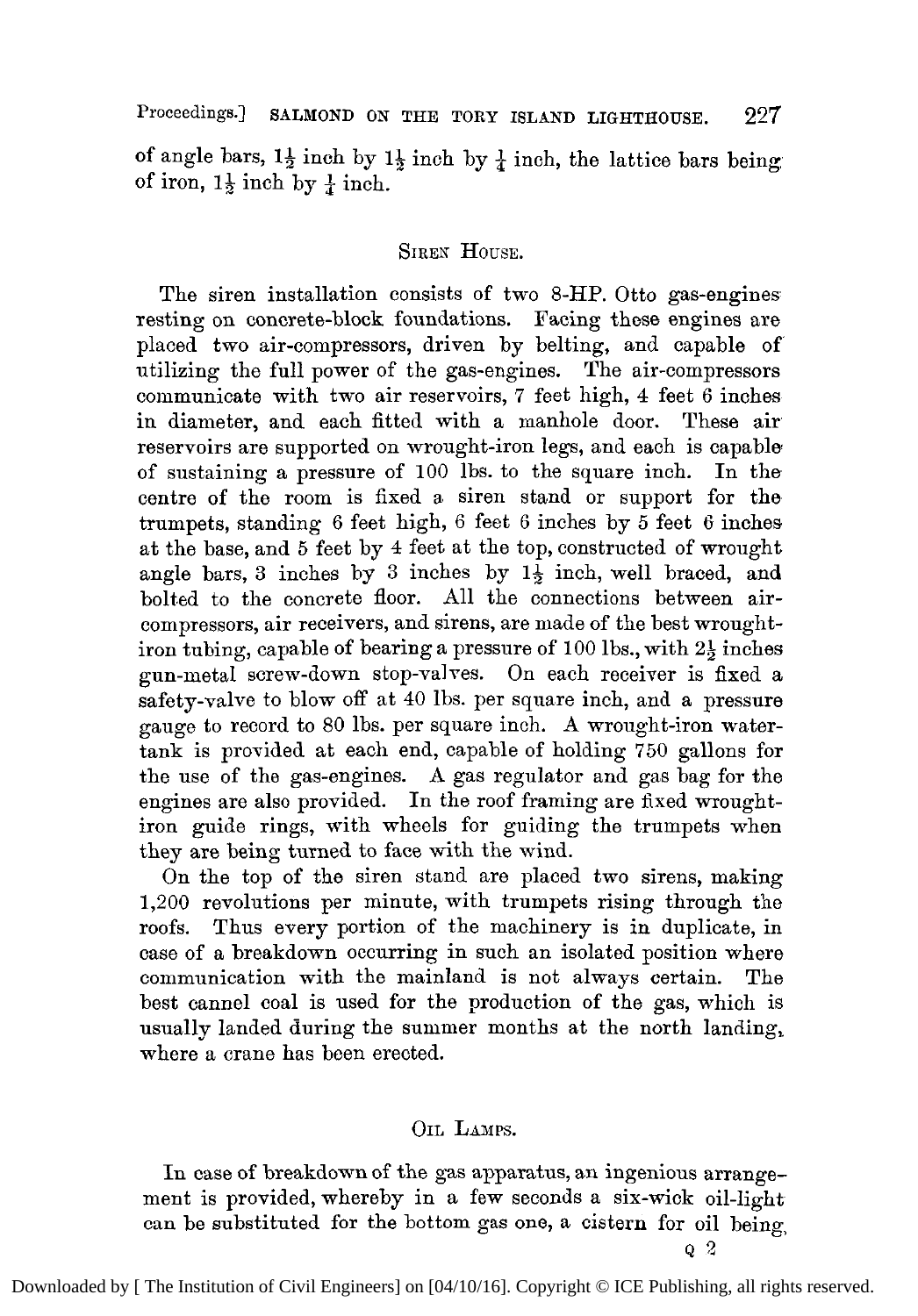## 228 **SALMOND ON THE TORY ISLAND** LIGHTHOUSE. **[Minutes** of

arranged behind the flue space. The oil-light can be shut off by an arrangement of clappers, which are made to open and shut round the light, and are worked by **a** lever off the same clockwork that revolves the lens table, so that the group flashing arrangement is retained.

The building contract was carried out by Messrs. Colhoun Brothers, of Londonderry, Ireland. The lantern and gas apparatus were supplied by Messrs. Edmundson and Company, Cape1 Street, Dublin, the lens being manufactured by Barbier, of Paris.

The Author has to accord his best thanks to the engineer, Mr. William Douglass, and the patentee of the gas apparatus, Mr. John R. Wigham, for their kindness in permitting him to describe this work, and for valuable information given.

The communication is accompanied by eight tracings, from which Plate **7** has been compiled.

[DISCUSSION.